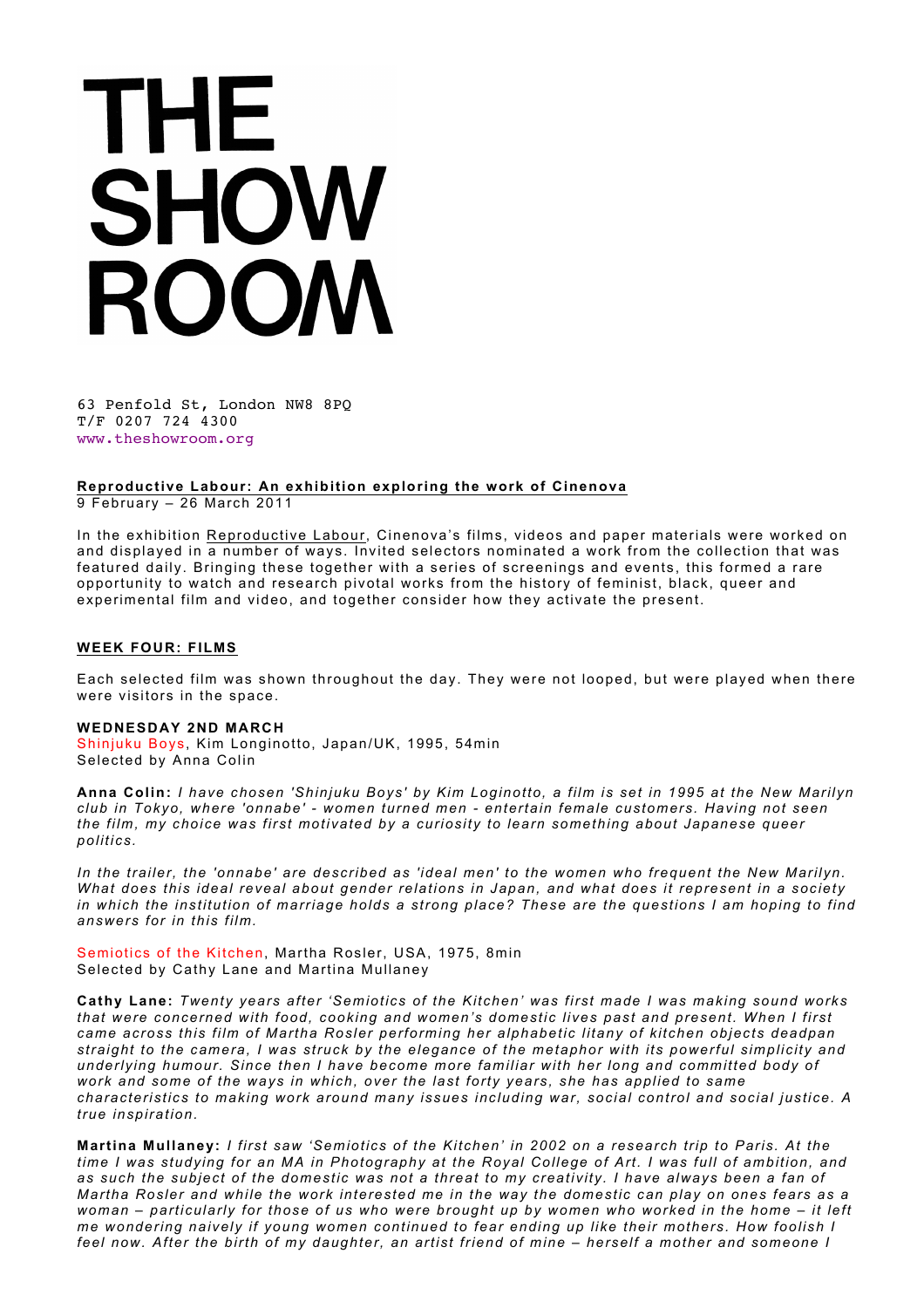*admire and respect greatly – on her first visit to see my new infant told me that I was "a homemaker now". I was horrified – not because I was insulted by her words – but because I knew that the kitchen could indeed become the centre of my world. In my twenties it was the bedroom.* 

### **THURSDAY 3RD MARCH**

The Death of The Father, Jane Harris, UK, 1986, 29min The Father is Nothing, Leone Knight, Australia, 1991, 10min Selected by Howard Slater

**Howard Slater:** *These two films remind me of my earliest cinema experiences in a small Lancashire town that had a 'picture palace' that my grandparents had visited to watch 'philems' to the accompaniment of an organ. In the early 70s I wonder about the formative experiences of seeing 'Diamonds are Forever', 'The Towering Inferno' and 'Butch Cassidy and the Sundance Kid'. These films were obviously laid on, chosen for us but, at 10 years old, they appeared as if by chance in the back pages of the local newspaper which I scoured every Thursday to see what was on next week.*

*The invite from Cinenova to select a film also has an element of chance to it. I scour the list wanting to see many of the film: hardly any of which I have seen. I have a faith in this archive that I didn't have in the listings of the local newspapers. I have idealised hopes that many of the films here can change things; can dissolve a little the machismo of knowledge and the perennial and stunting divisions between the intimate and the political.*

*The films I choose may speak for me and I like the haphazardness, the objective chance, of choosing films I haven't seen, letting them speak for me and my having to keep an improvisatory pace, to become something other by an immersion in the films and what they could provoke in me. Instead of the father-who-knows, instead of adopting the position of expert-lecturer with a fine tuned discourse I like the idea (more of a 'co-intentional' practice) of watching the films with others for the first time.*

*Being a father of two perhaps goes some way to suggesting that there is a deliberate conscious element to my 'objective chance' pitch. Having chosen two films with 'father' in the title perhaps permits me to bring an experience into collision with the films and have that increase their affective impact. So too other elements guide my choice. The silence-inducing belittlement of much discursive*  language has often troubled me, as has the occlusion of the unconscious dimension of social *relations. I feel these films will let us play with too tight categories and bring some 'unconsciousness raising' into the 'picture palace'.* 

#### **FRIDAY 4TH MARCH** Homes for the People, Kay Mander, UK, 1945, 30min There? Where?, Babette Mangolte, USA, 1979, 9min (currently unavailable) Selected by Malin Stahl

### **Malin Stahl:** *To Cinenova,*

*A choice and some notes on why …*

*Instead of choosing one film I have decided to select two that I think make for an interesting dialogue. 'Homes for the People', Kay Mander, 1945 and 'There? Where?', Babette Mangolte, 1979.* 

*Without having seen the films, I would suggest that they both explore different ideas of home. What is a home? The Wikipedia definition is:*

*'A home is a place of residence or refuge. When it refers to a building, it is usually a place in which*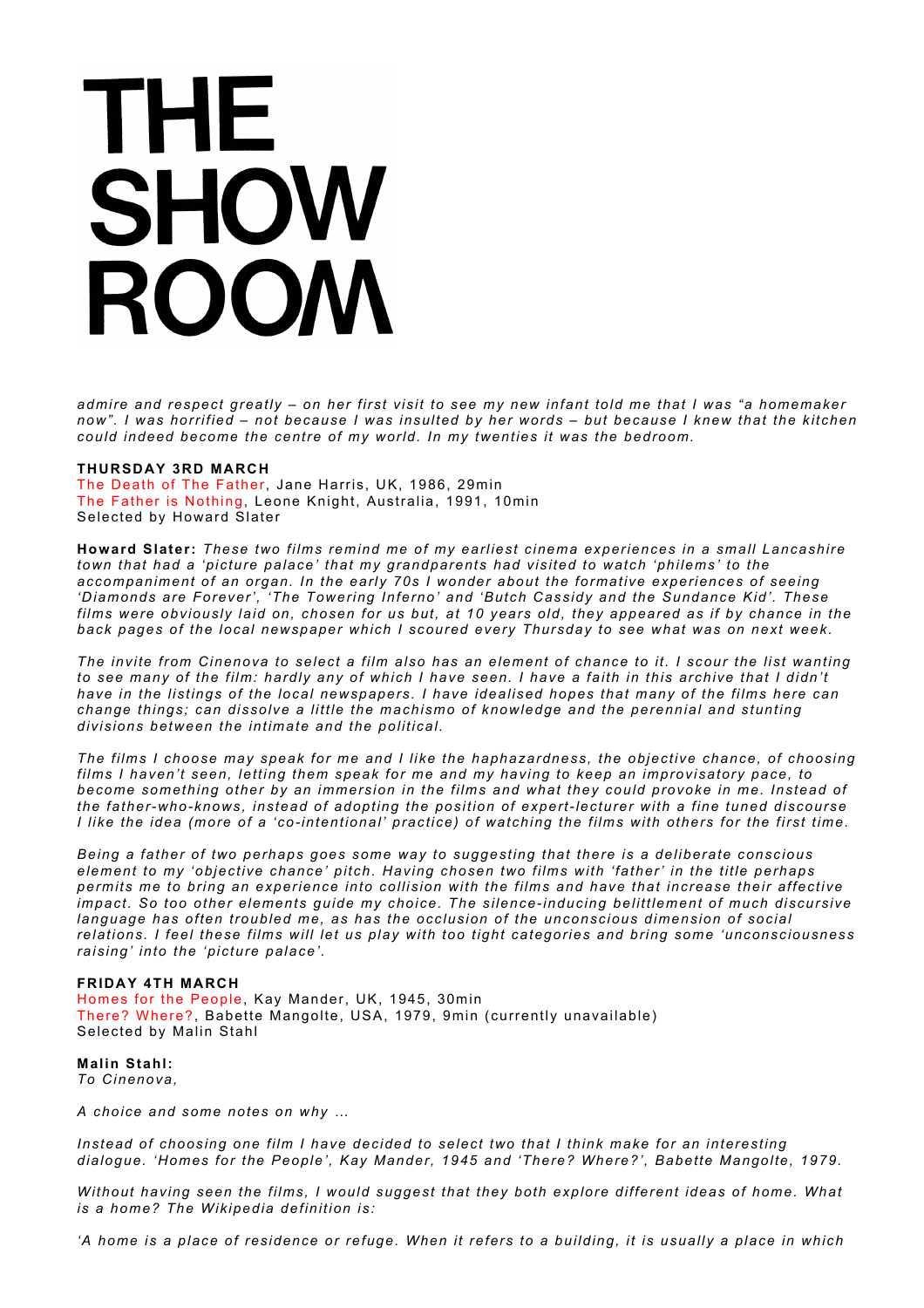*an individual or a family can rest and store personal property. Most modern-day households contain sanitary facilities and a means of preparing food. Animals have their own homes as well, either living in the wild or in a domesticated environment. As an alternative to the definition of "home" as a physical locale, home may be perceived to have no physical definition—instead, home may relate to a mental or emotional state of refuge or comfort' (http://en.wikipedia.org/wiki/Home)*

*For her film 'Homes for the People' Kay Mander interviews five women that all express dismay at the poor housing conditions of the time. Mander has a way of making these women feel at ease with her – during the interview they go about with their daily routine, washing clothes, cleaning the dishes and so on. It is clearly the housewife's opinion we are given. It is explained that the average household in 1945 has no hot water and is not properly heated. The film concludes with an urge to fight for better homes by getting organized into women groups, trade unions and to vote for the local council that has the working class people's interests at heart. In England, women achieved the right to vote in 1928, making these women part of the first generation of female voters.* 

*Babette Mangolte made 'There? Where?' when she first moved to California. She calls it 'a film about dislocation' (http://www.babettemangolte.com). It is alluring to imagine that the making of the film was a way for Babette to get to know this new place and to make it her home. But I think the film is more about learning about a place - less a conquering of the foreign through knowledge and more about allowing difference.* 

*Can dislocation be thought of as the opposite of home? To dislocate implies to pull something apart, away from its belonging. If home is a refuge, is dislocation the state of a refugee? Is home harmony and dislocation dis-harmony?* 

*Writing on democracy, Chantalle Mouffe argues that the moment we overcome a disagreement/disharmony with harmony, a new disharmony is formed. She suggests that consensus is impossible, because as soon as one inclusion is made another exclusion takes place. Instead, Mouffe prefers a state of 'undecidability' or 'antagonism' – suggesting a society that does not rest in consensus but is instead kept in motion through friction.* 

*The selected films represent two different examples of what 'political' might mean. Mander's film holds up the issue of bad housing conditions and points to concrete and practical ways to resist and to fight. Today this is still or again a very relevant issue as the current government has implemented cuts to Housing Benefits whilst London rents are continuously increasing. Soon, I read in The Guardian, hundreds of people will be forced to move out of their homes. The demographics of London will change drastically, as poor people will have to find new homes, further out in the suburbs. For many, the meaning of home is about to change. Babette's film contains no political message, but the structure she applies can be said to have political connotations. Babette has pulled the voiceover from the image - the voices are dislocated -we are not sure if they are near or far, here or there. Mouffe's term 'undecidability' can be used to describe the position of the film – it is kept in motion by 'disagreement'. An act of dislocation has the potential to de-stabil ise conventions and regulations of standard usage and thereby to make room for other possibilities. (This is not to say that destabilisation is always a good thing!)*

*Malin*

Stranger Baby, Lana Lin, USA, 1995, 14min Selected by Cynthia Chris

**Cynthia Chris:** *In a tangle of parallel narratives and meta-narratives, Lana Lin's 'Stranger Baby' allegorises the liminal status of immigrant populations — and the particularised experience of*